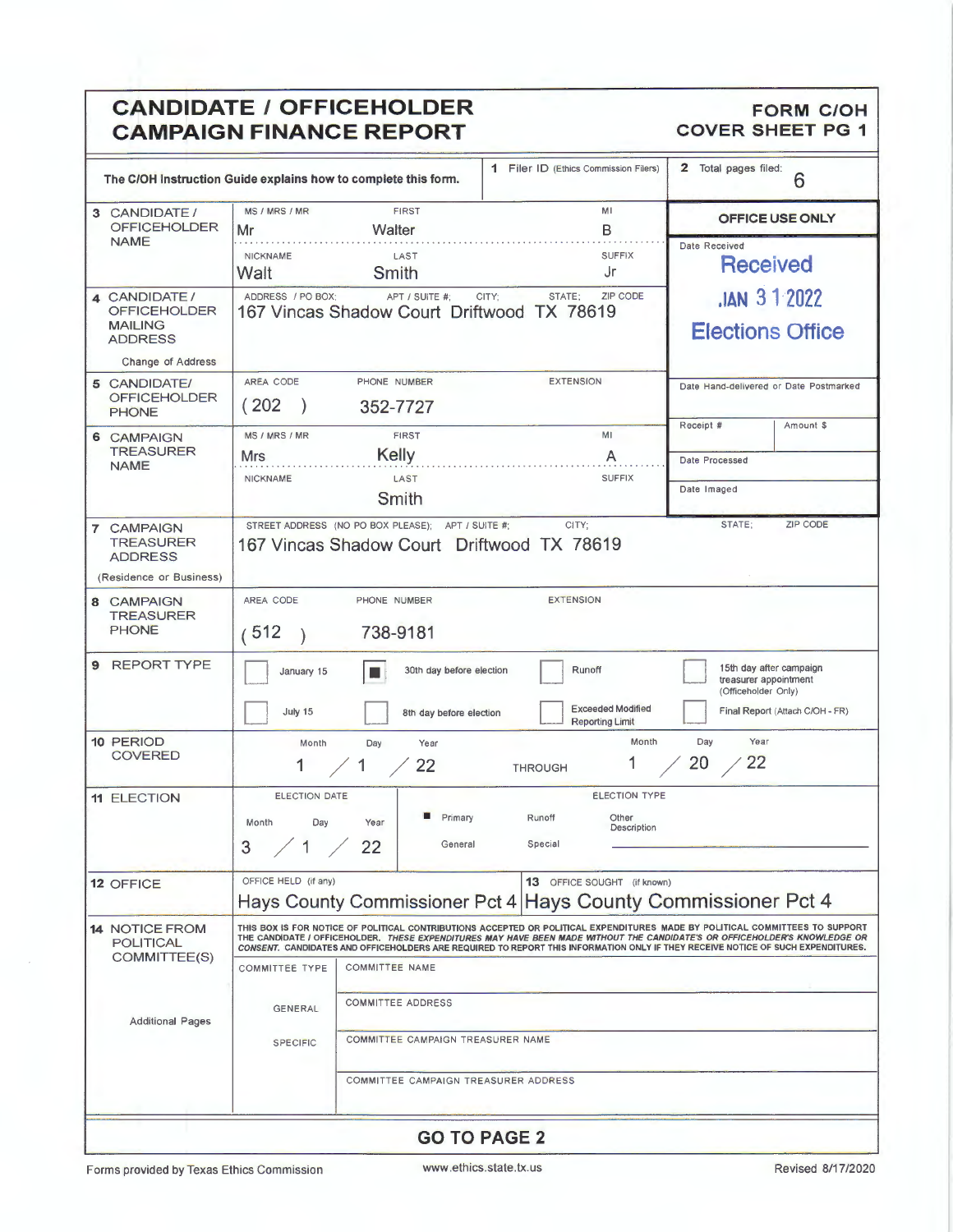### **CANDIDATE/ OFFICEHOLDER CAMPAIGN FINANCE REPORT**

### **FORM C/OH COVER SHEET PG 2**

| 15 C/OH NAME<br><b>Walt Smith</b>        |                                                                                                                                                                                             |         | 16 Filer ID (Ethics Commission Filers) |
|------------------------------------------|---------------------------------------------------------------------------------------------------------------------------------------------------------------------------------------------|---------|----------------------------------------|
| <b>17 CONTRIBUTION</b><br><b>TOTALS</b>  | 1.<br>TOTAL UNITEMIZED POLITICAL CONTRIBUTIONS (OTHER THAN<br>PLEDGES, LOANS, OR GUARANTEES OF LOANS, OR<br>CONTRIBUTIONS MADE ELECTRONICALLY)                                              |         | 0.00                                   |
|                                          | 2.<br><b>TOTAL POLITICAL CONTRIBUTIONS</b><br>(OTHER THAN PLEDGES, LOANS, OR GUARANTEES OF LOANS)                                                                                           | \$      | 650.00                                 |
| <b>EXPENDITURE</b><br><b>TOTALS</b>      | 3.<br>TOTAL UNITEMIZED POLITICAL EXPENDITURE.                                                                                                                                               | \$      | 0.00                                   |
|                                          | TOTAL POLITICAL EXPENDITURES<br>4.                                                                                                                                                          | \$      | 850.00                                 |
| <b>CONTRIBUTION</b><br><b>BALANCE</b>    | 5.<br>TOTAL POLITICAL CONTRIBUTIONS MAINTAINED AS OF THE LAST DAY<br>OF REPORTING PERIOD                                                                                                    | \$      | 48,850.00                              |
| <b>OUTSTANDING</b><br><b>LOAN TOTALS</b> | 6.<br>TOTAL PRINCIPAL AMOUNT OF ALL OUTSTANDING LOANS AS OF THE<br>LAST DAY OF THE REPORTING PERIOD                                                                                         | \$      | 925.00                                 |
| <b>18 SIGNATURE</b>                      | I swear, or affirm, under penalty of perjury, that the accompanying report is true and correct and includes all information<br>required to be reported by me under Title 15, Election Code. |         |                                        |
|                                          | Signature of Candidate or Officeholder                                                                                                                                                      |         |                                        |
|                                          |                                                                                                                                                                                             |         |                                        |
|                                          |                                                                                                                                                                                             |         |                                        |
|                                          | Please complete either option below:                                                                                                                                                        |         |                                        |
|                                          |                                                                                                                                                                                             |         |                                        |
|                                          |                                                                                                                                                                                             |         |                                        |
| (1) Affidavit                            |                                                                                                                                                                                             |         |                                        |
|                                          |                                                                                                                                                                                             |         |                                        |
| NOTARY STAMP / SEAL                      |                                                                                                                                                                                             |         |                                        |
| Sworn to and subscribed before me by     | this the $\equiv$                                                                                                                                                                           |         | day of                                 |
| 20                                       | , to certify which, witness my hand and seal of office.                                                                                                                                     |         |                                        |
|                                          | $D$ <i>o</i> $int$<br>enniter                                                                                                                                                               |         | $\int$ ota $\ell$                      |
| Signature of officer administering oath  | Printed name of officer administering oath                                                                                                                                                  |         | Title of officer administering oath    |
|                                          | OR                                                                                                                                                                                          |         |                                        |
| (2) Unsworn Declaration                  |                                                                                                                                                                                             |         |                                        |
| My name is                               | and my date of birth is                                                                                                                                                                     |         |                                        |
| My address is                            |                                                                                                                                                                                             |         |                                        |
| <b>Executed in</b>                       | (street)<br>$\mathbf{H}^{\left(\text{city}\right)}$<br>on the $\overline{3}$<br>County, State of<br>day of                                                                                  | (state) | (zip code)<br>(country)<br>$202 - 1$   |
|                                          |                                                                                                                                                                                             |         | $(\text{year})$                        |
|                                          | Signature of Candidate/Officeholder (Declarant)                                                                                                                                             |         |                                        |

J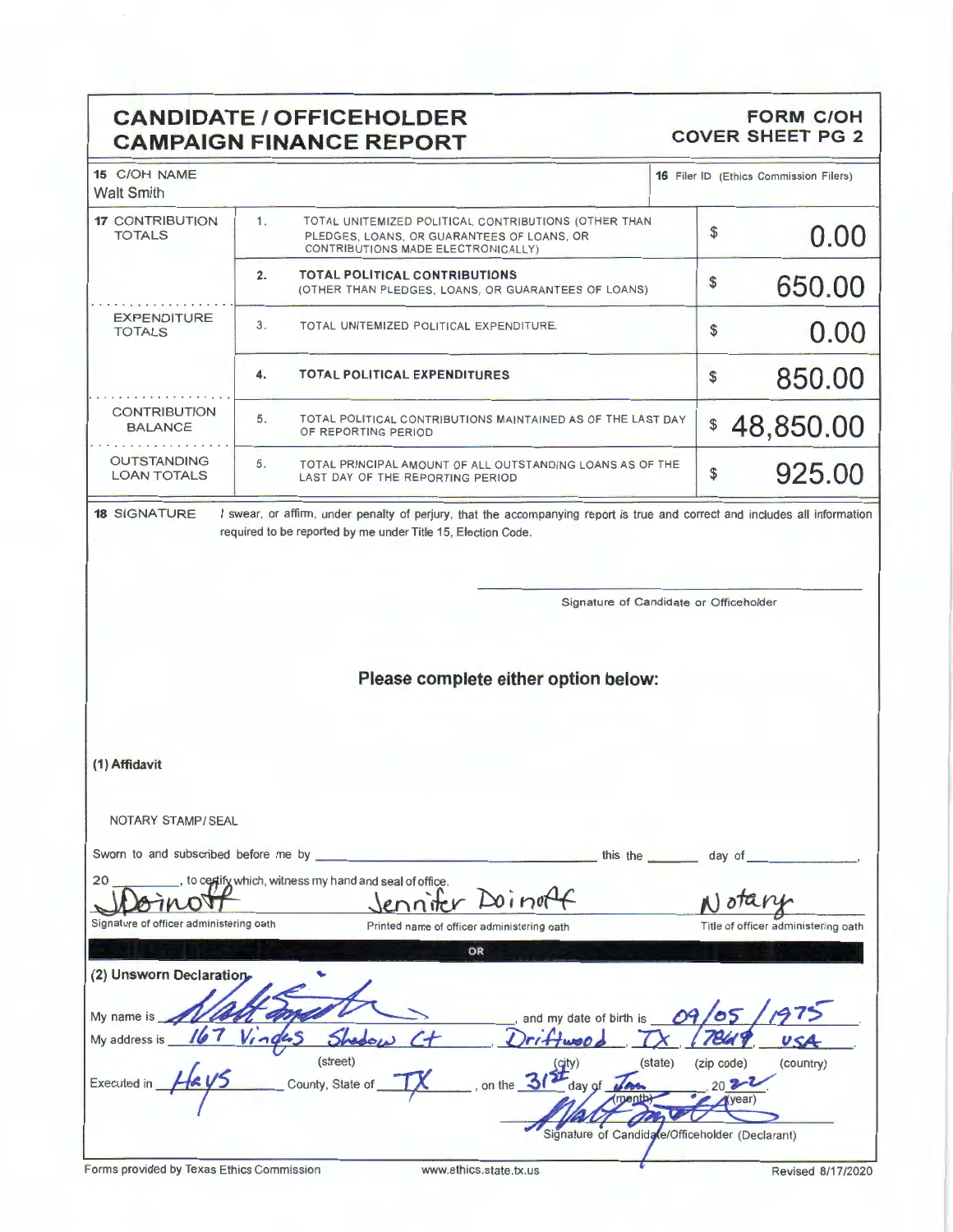## **SUBTOTALS** - **C/OH FORM C/OH**

## **COVER SHEET PG 3**

| <b>19 FILER NAME</b><br><b>Walt Smith</b>                                                           | 20 Filer ID (Ethics Commission Filers) |                                  |  |
|-----------------------------------------------------------------------------------------------------|----------------------------------------|----------------------------------|--|
| 21 SCHEDULE SUBTOTALS<br><b>NAME OF SCHEDULE</b>                                                    |                                        | <b>SUBTOTAL</b><br><b>AMOUNT</b> |  |
| $\mathbf{1}$ .<br>ш<br>SCHEDULE A1: MONETARY POLITICAL CONTRIBUTIONS                                | \$                                     | 650.00                           |  |
| 2.<br>SCHEDULE A2: NON-MONETARY (IN-KIND) POLITICAL CONTRIBUTIONS                                   | \$                                     | 0.00                             |  |
| 3.<br>SCHEDULE B: PLEDGED CONTRIBUTIONS                                                             | $\mathbb{S}$                           | 0.00                             |  |
| <b>SCHEDULE E: LOANS</b><br>$\overline{4}$ .                                                        | \$                                     | 925.00                           |  |
| 5.<br>SCHEDULE F1: POLITICAL EXPENDITURES MADE FROM POLITICAL CONTRIBUTIONS                         | \$                                     | 850.00                           |  |
| 6.<br>SCHEDULE F2: UNPAID INCURRED OBLIGATIONS                                                      | S                                      | 0.00                             |  |
| 7.<br>SCHEDULE F3: PURCHASE OF INVESTMENTS MADE FROM POLITICAL CONTRIBUTIONS                        | \$                                     | 0.00                             |  |
| 8.<br>SCHEDULE F4: EXPENDITURES MADE BY CREDIT CARD                                                 | \$                                     | 0.00                             |  |
| 9.<br>SCHEDULE G: POLITICAL EXPENDITURES MADE FROM PERSONAL FUNDS                                   | S                                      | 0.00                             |  |
| 10.<br>SCHEDULE H: PAYMENT MADE FROM POLITICAL CONTRIBUTIONS TO A BUSINESS OF C/OH                  | s                                      | 0.00                             |  |
| 11.<br>SCHEDULE I: NON-POLITICAL EXPENDITURES MADE FROM POLITICAL CONTRIBUTIONS                     | \$                                     | 0.00                             |  |
| SCHEDULE K: INTEREST, CREDITS, GAINS, REFUNDS, AND CONTRIBUTIONS RETURNED<br>12.<br><b>TO FILER</b> | \$                                     | 0.00                             |  |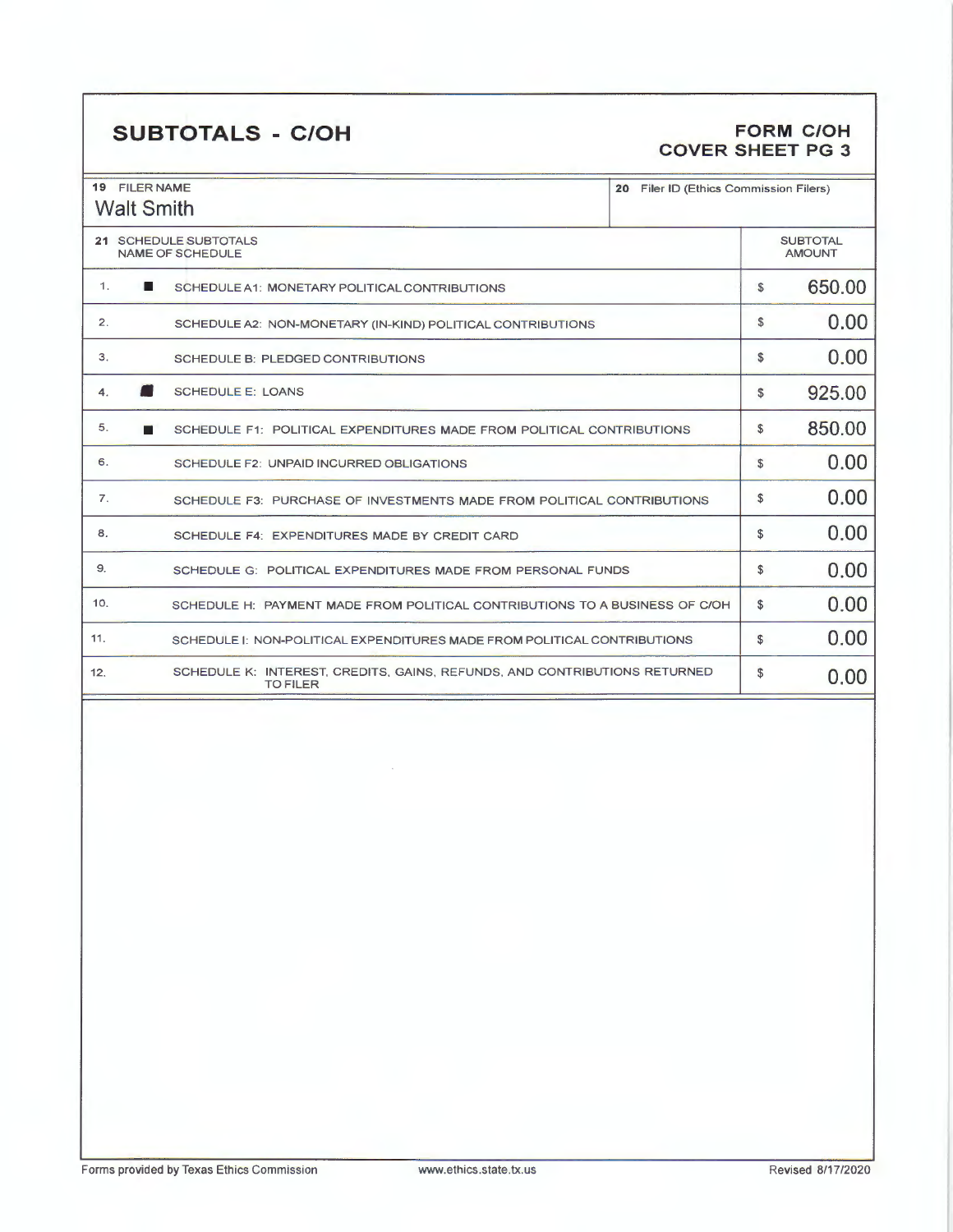|                   | The Instruction Guide explains how to complete this form.      |                                  | <b>1</b> Total pages Schedule A1:     |  |
|-------------------|----------------------------------------------------------------|----------------------------------|---------------------------------------|--|
| 2 FILER NAME      |                                                                |                                  | 3 Filer ID (Ethics Commission Filers) |  |
| <b>Walt Smith</b> |                                                                |                                  |                                       |  |
| 4 Date            | 5 Full name of contributor<br><b>Taline Manassian</b>          | out-of-state PAC (ID#:           | 7 Amount of contribution (\$)         |  |
| 01/11/2022        | 6 Contributor address;<br>City; State;<br>Zip Code             |                                  | 150.00                                |  |
| 花机                | 260 S College St Dripping Springs TX 78620                     |                                  |                                       |  |
| <b>Student</b>    | 8 Principal occupation / Job title (See Instructions)          | Employer (See Instructions)<br>9 |                                       |  |
| Date              | Full name of contributor                                       |                                  | Amount of contribution (\$)           |  |
| 01/17/2022        | David M Edwards                                                |                                  |                                       |  |
|                   | Contributor address: City:<br>4 Laurel Hill Dr Austin TX 78737 | State; Zip Code                  | 500.00                                |  |
| <b>Retired</b>    | Principal occupation / Job title (See Instructions)            | Employer (See Instructions)      |                                       |  |
| Date              | Full name of contributor                                       |                                  | Amount of contribution (\$)           |  |
|                   | Contributor address;                                           | City; State; Zip Code            |                                       |  |
| <b>Retired</b>    | Principal occupation / Job title (See Instructions)            | Employer (See Instructions)      |                                       |  |
| Date              | Full name of contributor<br>out-of-state PAC (ID#: 2000)       |                                  | Amount of contribution (\$)           |  |
|                   | Contributor address;<br>City;                                  | State; Zip Code                  |                                       |  |
|                   | Principal occupation / Job title (See Instructions)            | Employer (See Instructions)      |                                       |  |
|                   |                                                                |                                  |                                       |  |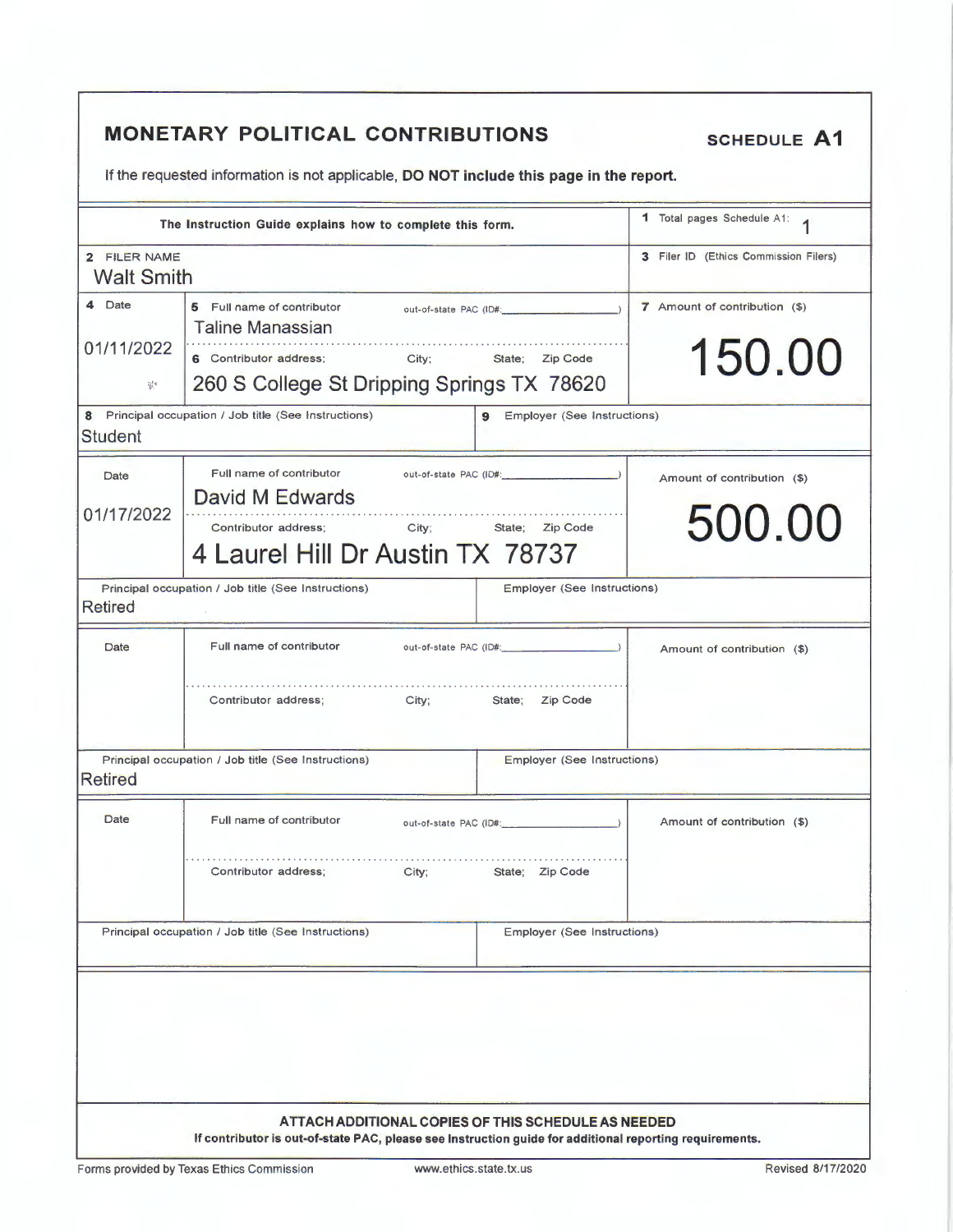| <b>LOANS</b> |
|--------------|
|--------------|

### **SCHEDULE E**

If the requested information is not applicable, DO NOT include this page in the report.

| The Instruction Guide explains how to complete this form. | Total pages Schedule E:<br>1                                                            |                                       |                                                       |  |
|-----------------------------------------------------------|-----------------------------------------------------------------------------------------|---------------------------------------|-------------------------------------------------------|--|
| 2 FILER NAME                                              |                                                                                         |                                       | 3 Filer ID (Ethics Commission Filers)                 |  |
| <b>Walt Smith</b>                                         |                                                                                         |                                       |                                                       |  |
|                                                           | 4 TOTAL OF UNITEMIZED LOANS                                                             |                                       | \$925.00                                              |  |
| 5<br>Date of loan                                         | Name of lender<br>$\overline{z}$<br>□ out-of-state PAC (ID#: 2000)<br><b>Walt Smith</b> |                                       | $9$ Loan Amount (\$)                                  |  |
|                                                           |                                                                                         |                                       | 925.00                                                |  |
| 6<br>Is lender<br>City;<br>8 Lender address;              |                                                                                         | State;<br>Zip Code                    | 10 Interest rate                                      |  |
| a financial<br>Institution?                               |                                                                                         |                                       | 0.00                                                  |  |
| $\blacksquare$ in N                                       | 167 Vincas Shadow Court Driftwood TX 78619                                              |                                       | 11 Maturity date                                      |  |
|                                                           | 12 Principal occupation / Job title (See Instructions)                                  | <b>13 Employer (See Instructions)</b> |                                                       |  |
| Owner                                                     |                                                                                         | The Mallard Group LLC                 |                                                       |  |
| 14 Description of Collateral                              |                                                                                         | 15                                    | Check if personal funds were deposited into political |  |
| none                                                      |                                                                                         | account (See Instructions)            |                                                       |  |
| <b>16 GUARANTOR</b><br><b>INFORMATION</b>                 | 17 Name of guarantor                                                                    |                                       | <b>19</b> Amount Guaranteed (\$)                      |  |
|                                                           |                                                                                         |                                       |                                                       |  |
|                                                           | <b>18 Guarantor address;</b><br>City;                                                   | Zip Code<br>State;                    |                                                       |  |
| not applicable                                            |                                                                                         |                                       |                                                       |  |
|                                                           | 20 Principal Occupation (See Instructions)                                              | <b>21 Employer (See Instructions)</b> |                                                       |  |
| Date of loan                                              | Name of lender                                                                          | out-of-state PAC (ID#:                | Loan Amount (\$)                                      |  |
| Is lender<br>a financial                                  | Lender address;<br>City;                                                                | Zip Code<br>State;                    | Interest rate                                         |  |
| Institution?<br>N                                         |                                                                                         |                                       | <b>Maturity date</b>                                  |  |
|                                                           | Principal occupation / Job title (See Instructions)                                     | Employer (See Instructions)           |                                                       |  |
| <b>Description of Collateral</b>                          |                                                                                         |                                       | Check if personal funds were deposited into political |  |
| none                                                      |                                                                                         | account (See Instructions)            |                                                       |  |
| <b>GUARANTOR</b><br><b>INFORMATION</b>                    | Name of guarantor                                                                       |                                       | Amount Guaranteed (\$)                                |  |
|                                                           | Guarantor address;<br>City;                                                             | State; Zip Code                       |                                                       |  |
| not applicable                                            |                                                                                         |                                       |                                                       |  |
|                                                           | Principal Occupation (See Instructions)                                                 | Employer (See Instructions)           |                                                       |  |